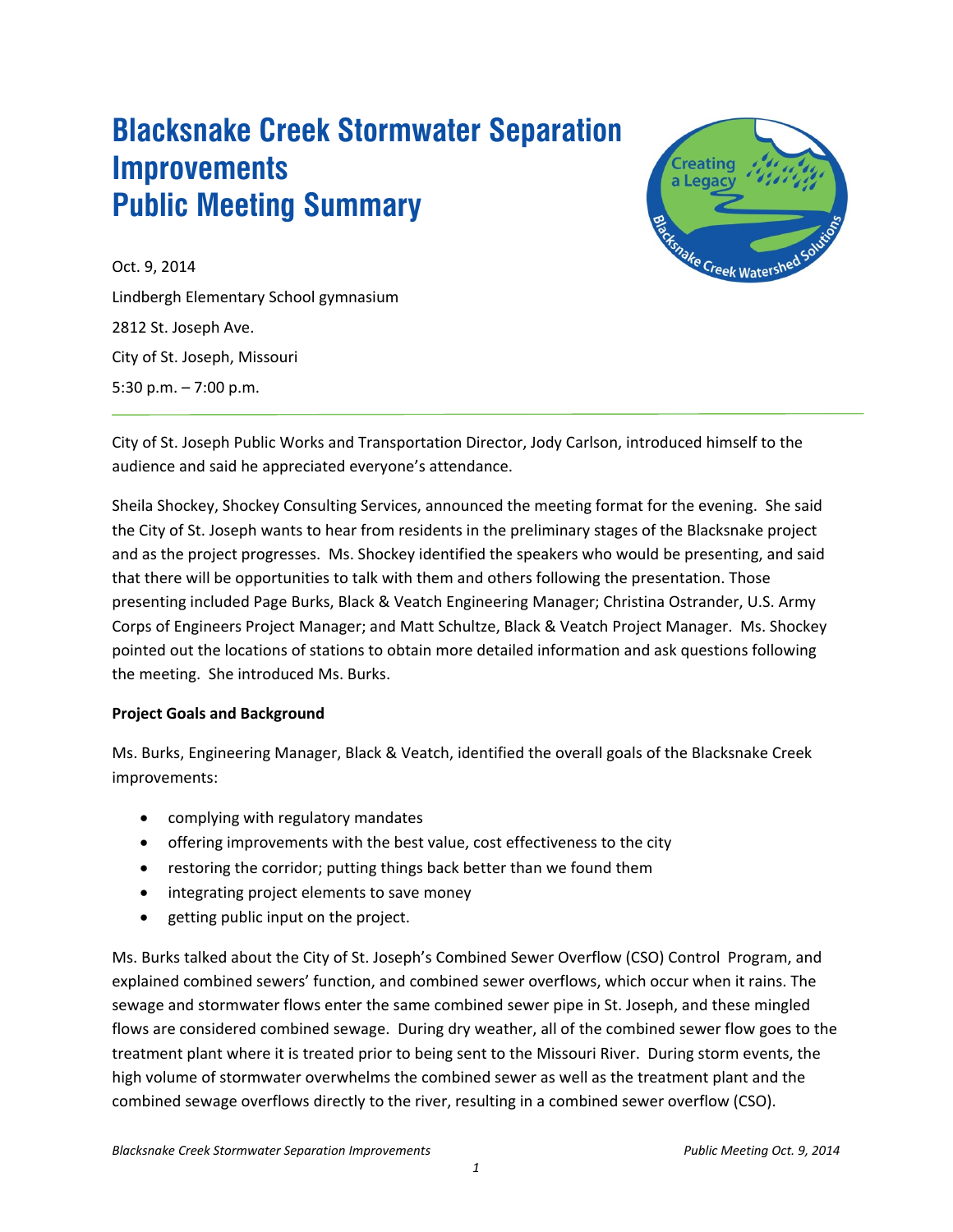The goal is to reduce the combined sewer overflows to the Missouri River. The City of St. Joseph has agreed to a compliance plan and a schedule, including nine different projects over 20 years.

# **Initial Phase of the Combined Sewer Overflow Program Consists of Several Projects**



The Blacksnake Creek Stormwater Separation project is required by the Combined Sewer Overflow (CSO) Control Program. By separating the stormwater from the combined sewer, approximately 2 million gallons a day of flow from Blacksnake Creek will be directed to the Missouri River and will not be treated at the plant. In addition to CSO compliance, this will reduce operations and maintenance costs.

The Blacksnake Creek Stormwater Separation Improvements will be integrated with other needed projects in the vicinity – a flood control detention basin at Karnes Road as well as roadway improvements at Karnes Road/Northwest Parkway and Cook Road. Ms. Burks pointed out benefits of integrating different elements in the project area:

- provides the best value and saves money
- provides opportunities for community benefits
- reduces future CSO program costs (by addressing other easy‐to‐separate CSO flows, such as from the Corby Pond area).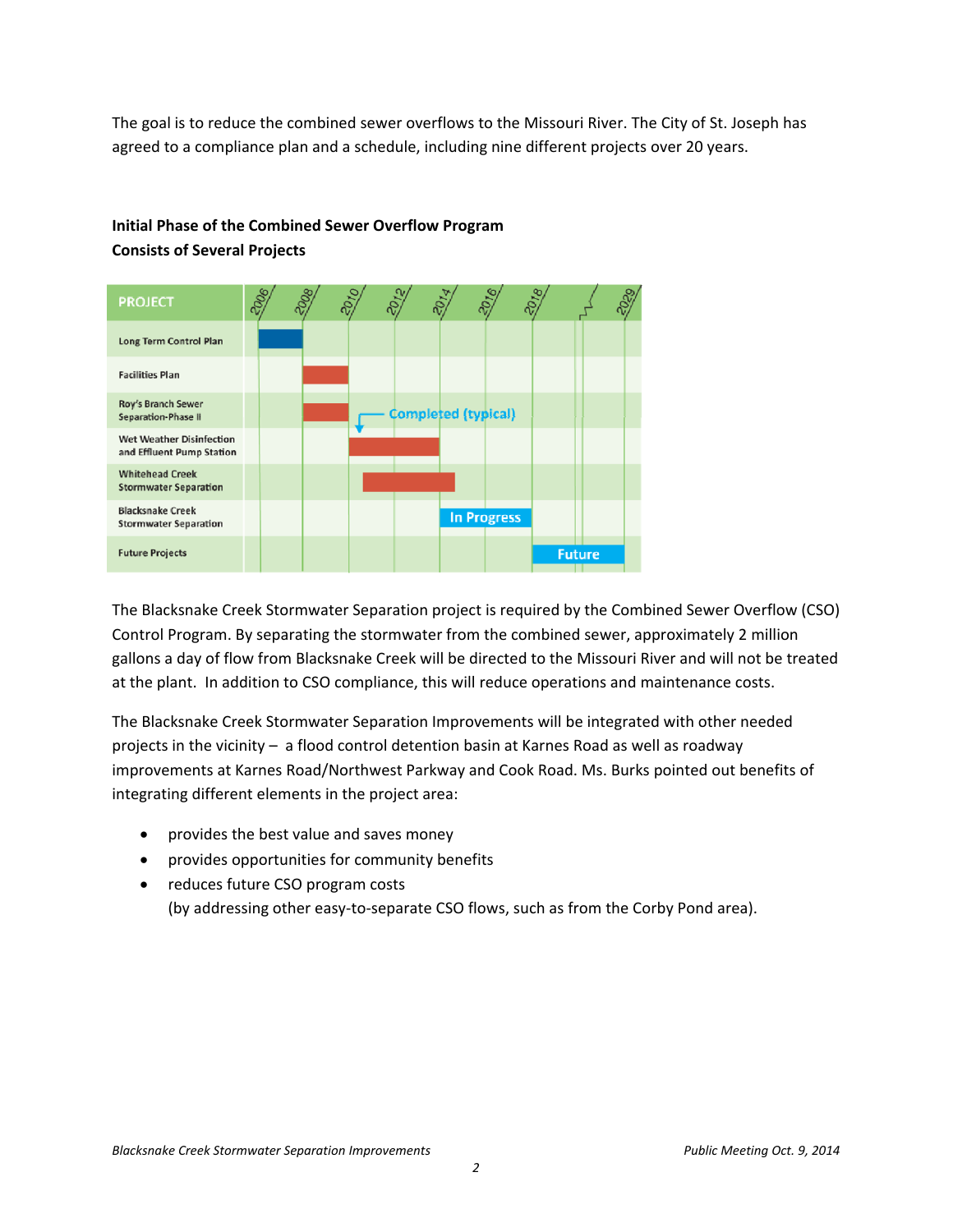Ms. Burks shared the design schedule for the stormwater and roadway improvements:

| <b>Design Activity/Stormwater &amp; Roadway</b>    | <b>Completion Date</b> |
|----------------------------------------------------|------------------------|
| Draft Conceptual Basis of Design Report            | September 2014         |
| Final Conceptual Basis of Design Report            | December 2014          |
| <b>Surveying &amp; Geotechnical Investigations</b> | Spring 2015            |
| <b>Preliminary Design</b>                          | Summer 2015            |
| <b>Final Design</b>                                | Summer 2016            |

Ms. Burks said the project is in the early phases of the design process and all plans are still concepts at this point. The survey work is scheduled for November 2014 and geotechnical investigations would likely occur in the spring of 2015. The field investigations are required to develop more defined preliminary and final design drawings.

# **Transporting Stormwater**

The methods to transport stormwater have been evaluated at different ranges of flows, such as those during combined sewer overflows or during a 100‐year rainfall event. Stormwater can be moved near the surface with a buried pipe, buried box culvert or an open stream channel. It can also be transported with a tunnel, up to 175 feet deep.

Moving the stormwater near the surface would begin at Karnes Road and flow south in the area of the abandoned railway corridor east of St. Joseph Avenue. Ms. Burks showed a topographical illustration with a tunnel, which would likely be used to convey stormwater west to the Missouri River. Tunneling is an effective way to move the stormwater beneath existing infrastructure and challenging topography, such as the river bluffs in this area. Impact to the community would be minimal, occurring only at the entrance and exit of the tunnel. She also showed photos of a working shaft, such as what will be located near the Missouri River, and a tunnel boring machine used to mine the tunnel. The selection of the stormwater conveyance technology will be determined in the preliminary design.

The project team evaluated five different alignment corridors within the Blacksnake Watershed, from Cook Road in the north to Francis Street in the south in an effort to achieve these goals:

- minimize the project cost and the maintenance cost
- minimize private property acquisition
- maximize opportunities for cost-effective community enhancements
- provide the ability to incorporate Corby CSO flows.

An alternative analysis looked at economic and criteria‐weighted non‐economic factors to determine the "best value" alignment for the City. The non‐economic criteria were weighted as follows: functionality, 35 percent; community, 30 percent; sustainability, 20 percent; and constructability, 15 percent.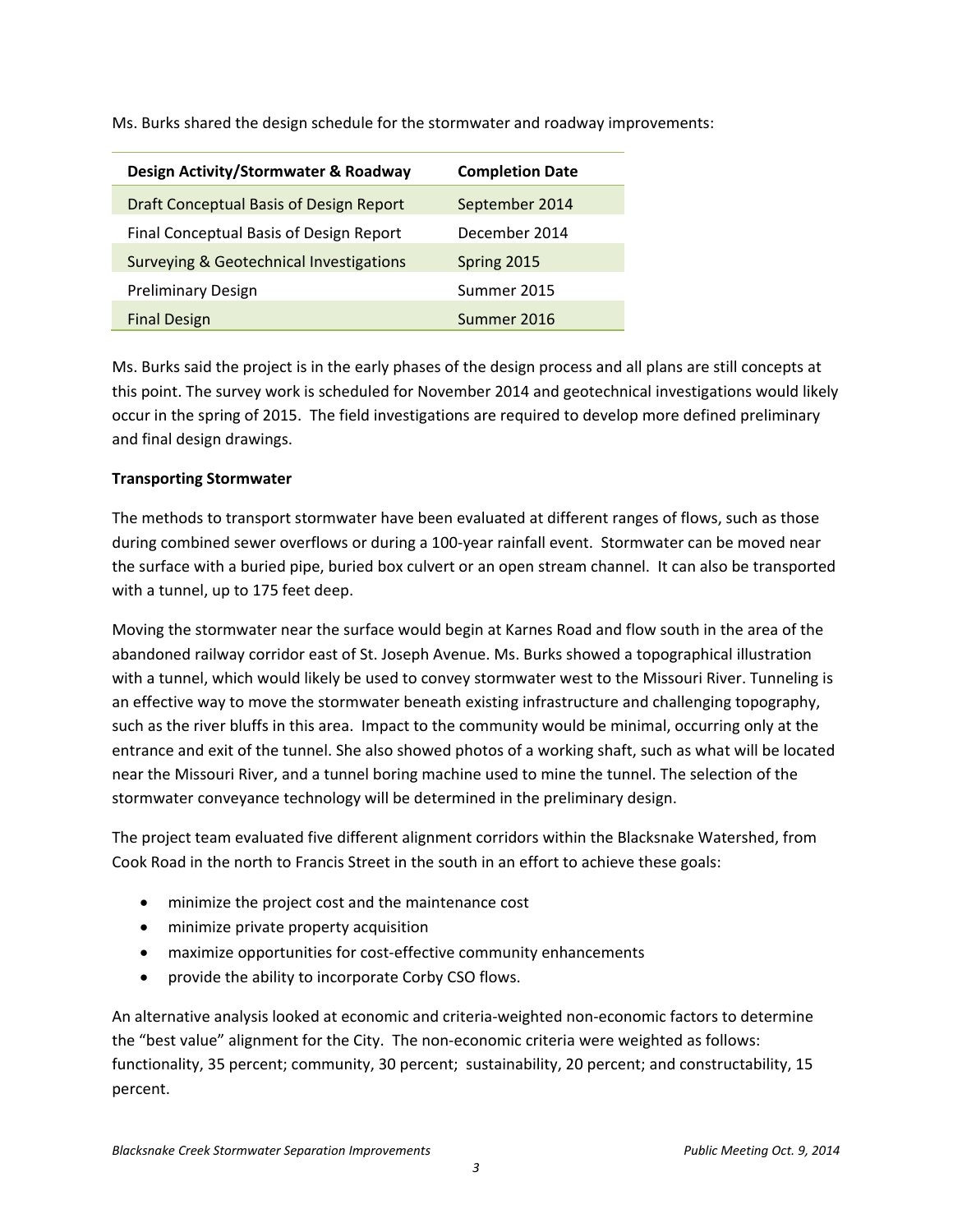The City of St. Joseph hosted several events asking the community for their input about community enhancement opportunities and goals for the Blacksnake Creek project. The top four project goals indicated by public input were: growth and development, flood control, ground water and surface water, and safety.

Ms. Burks said the Highland Avenue alignment provides the greatest value to St. Joseph based on an analysis considering economic and non‐economic factors.

## **Detention Basin**

Christina Ostrander, Project Manager, U.S. Army Corps of Engineers (USACE), said USACE has worked a number of years on a flood control feasibility study for the project area. She showed the potential location for the detention basin at Karnes Road. She said approximately 140 structures are affected when there is water overtopping at Karnes Road.

Ms. Ostrander presented a recommended plan for the detention basin which includes:

- constructing a dry detention basin with approximately 440 acre-feet of storage
- significantly reducing the flood risk for the St. Joseph Avenue corridor
- preventing an estimated \$3 million in annualized economic flood damages
- minimizing risk for approximately 100 structures from a 100‐year flood
- working efficiently in coordination with other City plans to maximize benefits to the area.

This would provide detention for up to a 25‐year storm event, saving up to \$3 million in annualized assessed damages and minimizing flooding for 100 structures.

Ms. Ostrander said the next steps for the detention basin include:

- completing the technical review of the draft feasibility report
- publishing the report for public review and incorporate comments as appropriate
- completing the project design in approximately 2015‐2016
- constructing the basin in 2017‐2019.

Following determination of final details, the USACE will sign a project partnership agreement (PPA) with the City of St. Joseph.

Ms. Ostrander said recreational features can be included with the basin, but they wouldn't be part of the USACE cost share.

#### **Roadways**

#### **Matt Schultze**, Project Manager, Black & Veatch

Mr. Schultze said the Metropolitan Planning Organization (MPO) has developed a long-range transportation master plan, including roadways and trails. The City of St. Joseph is integrating roadway